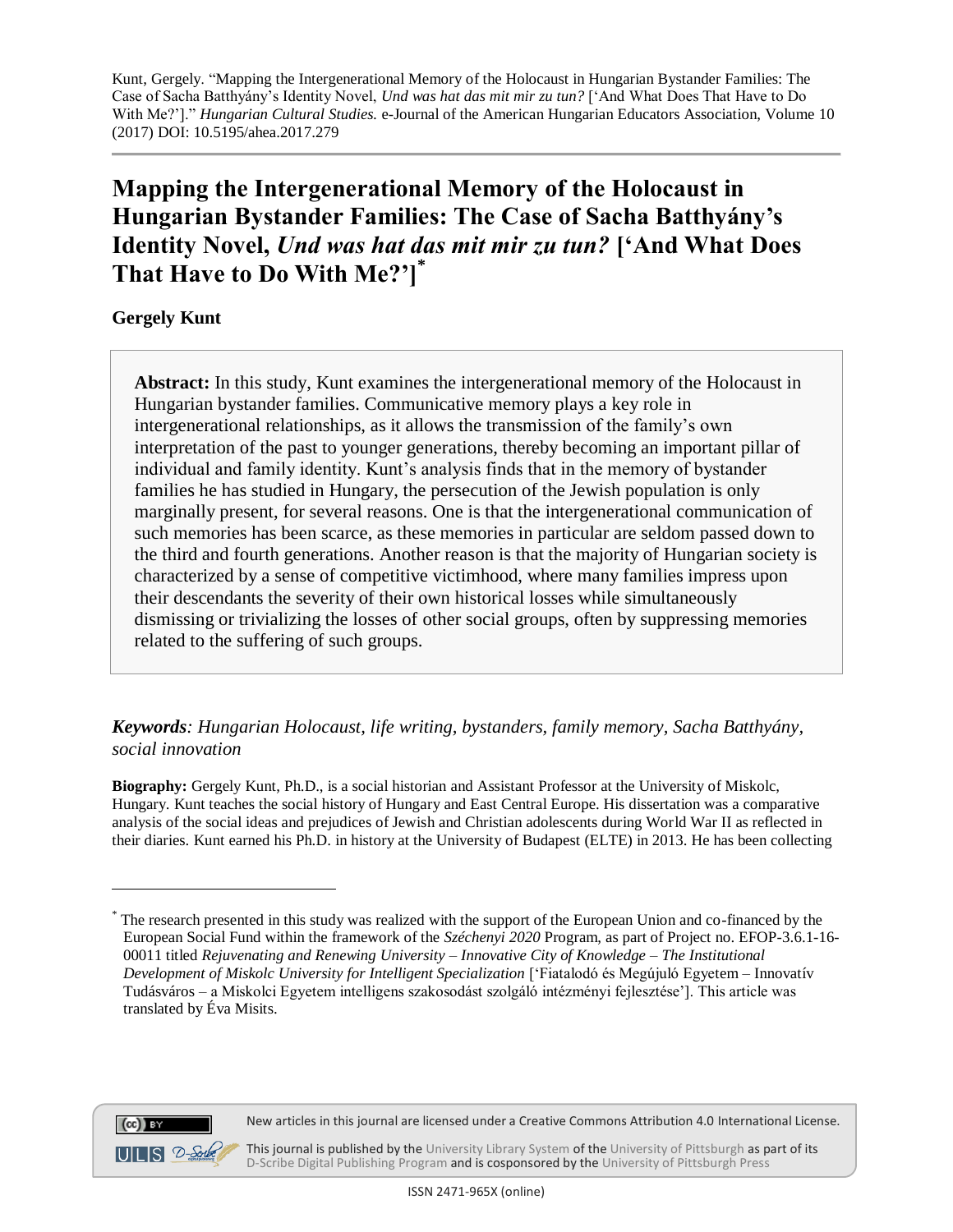privately owned diaries and has acquired numerous unpublished diary manuscripts from the period of the Holocaust and the Communist era. He is one of the founding members of the European Diary Archives and Collections (EDAC). Kunt has been granted a Junior Research Core Fellowship (2017-2018) at the Institute of Advanced Studies at the Central European University. His most recent publication in English is "Wartime Sexual Economy as Seen through a Hungarian Woman's World War II Diary" (2017). *kunt.gergely@gmail.com*

#### **Mapping Intergenerational Memory**

In this study, I examine the reasons behind Hungarian society's failure to address the past of the Hungarian Holocaust, with special emphasis on the importance of the collective social processing of the genocide, and the problematic issue of the intergenerational transmission of memories of the genocide within bystander families. Although bystanders constitute the majority of Hungarian society, they have been largely neglected in Holocaust literature, even though recently several studies and volumes have been dedicated to bystanders as a social group. While research has produced a wealth of literature on the intergenerational family memory of persecuted Jewish families, predominantly focusing on the connection between memories of trauma and Jewish identity and exploring the key role of the memory of the Holocaust in shaping Jewish and Israeli identities (Bar-On 1995, Ofer 2009: 1-35, Wardi: 1990), the intergenerational memory of bystander families, especially with regard to the genocide, remains *terra incognita* to this day. Therefore, I aim to explore the ways in which memories of the Holocaust are transmitted between generations of bystander families, and their effect on the third and fourth generations of grandchildren and great-grandchildren. This is especially relevant because social innovation, which entails an active struggle against prejudice and exclusion in society, cannot be achieved without an honest confrontation of the past for the benefit of future generations.

If we consider the Holocaust as a collective trauma, then theoretically, memories of the Holocaust should be present even in families that were neither perpetrators nor victims of the genocide, but nonetheless played a key role in the process as passive and apathetic bystanders (Bar-On 2001: 125-148, Edgren 2012, Kovács 2016). For the purposes of this study, I shall use Steven Baum's definition, who defines *bystander* as "generally one who is present, but refrains from involvement" (Baum 2008: 153). While Baum provides a useful definition, his work analyzes the general behavior of bystanders and as such reduces them to a largely homogeneous group, despite the fact that Holocaust scholarship tends to distinguish between several generations of victims and survivors. Holocaust scholarship traditionally distinguishes three generations of Jewish people affected by the Holocaust: the first generation, which personally experienced persecution; the second generation born after 1945; and the third generation born in the 1970s and 1980s. Susan Rubin Suleiman also suggests the use of an additional category, "Generation 1.5," to denote children who were eleven years old or younger during World War II (Suleiman 2002: 283). Scholars who adopt Suleiman's category use it exclusively to denote victims and survivors, but I argue that these categories should also be extended to the non-Jewish population of countries directly involved in the Holocaust, since World War II and the Holocaust can be regarded as collective traumas that devastated entire societies. Although the contemporary experiences, value systems, and narratives of Jewish and non-Jewish persons differed, the war and the Holocaust were traumatic for everyone who personally experienced them, and left traces in all family histories, whether Jewish or non-Jewish. Therefore, I argue that extending the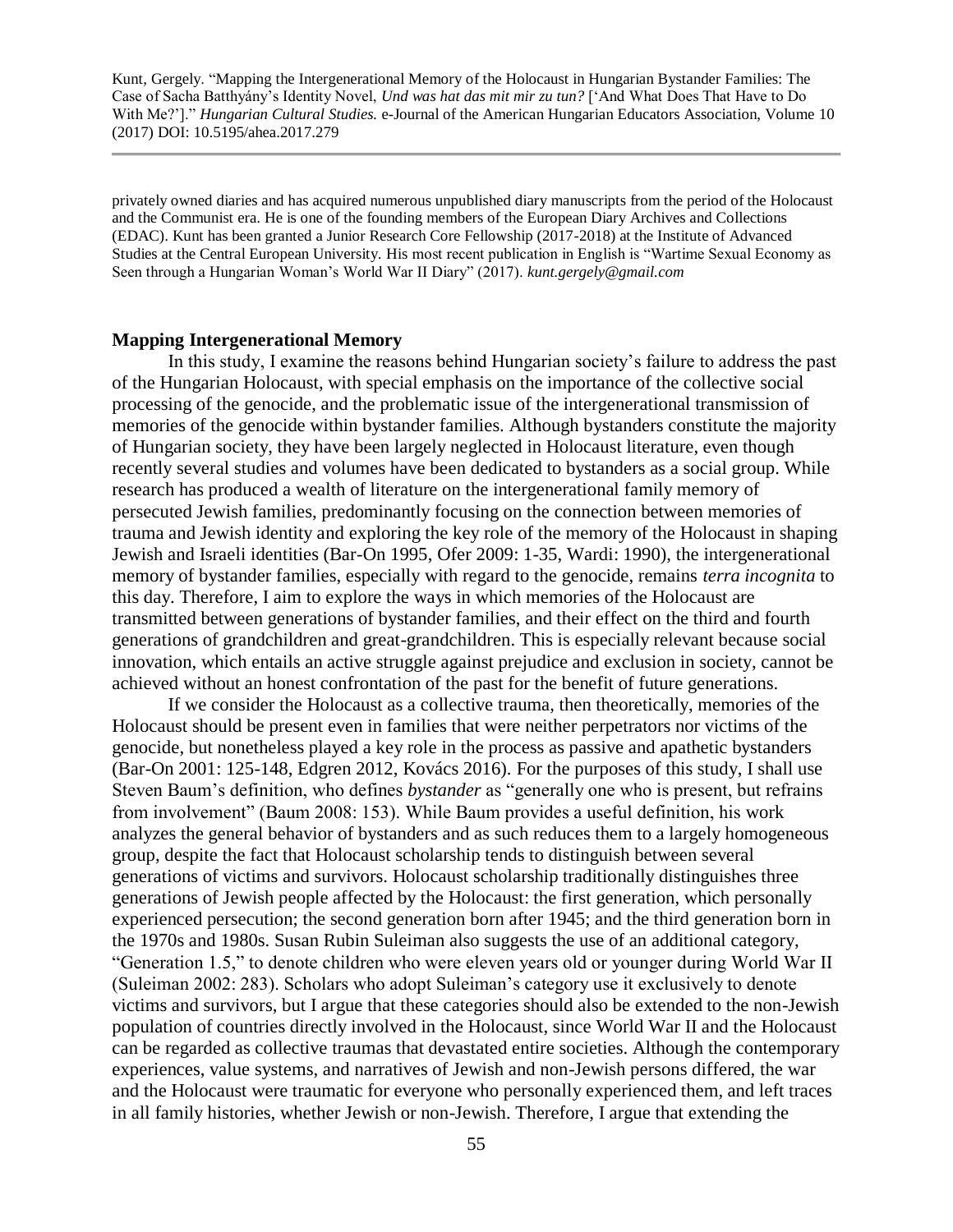categories of Holocaust literature to the non-Jewish population would allow us to analyze society in its entirety instead of only witnesses, victims, and perpetrators. However, we would also need to readjust these categories to reflect the specificities of a given country's involvement in World War II and the Holocaust. In the case of Hungary, for instance, the first generation would include those who experienced World War II as adults, which means those who were born before 1920 and became adults by the time Hungary entered the war.

According to Jan Assmann, intergenerational contact is predominantly based on oral interaction (Assmann 2008). Speech and communication play a crucial role in communicative memory, since it is through interaction that family members transmit their own version of the past to younger generations. One important aspect of communicative memory is that it "has only a limited time depth which normally reaches no farther back than eighty years, the time span of three interacting generations" (Assman 2008: 111). As Assmann points out, the first forty years following a given event are especially important in communicative memory, because this time frame marks the eventual passing of the generation that once experienced those events as adults.

Events experienced by the first generation become meaningful not at the moment of their occurrence, but later on in the form of the first generation's life narrative and part of their family memory, which consists of the individual narratives of family members constructed from the perspective of the present (Kovács 2008a). In other words, family memories are never exact reports of a given family member's former experiences, but personal narratives of the past constructed according to certain themes, which greatly determine which events and what particular memories are transmitted to the next generation. In this regard, the first generation to experience a particular event plays a crucial role in the communicative memory of their family, since they become the first generation with the power to create their own narrative of the "great events" they had experienced, and impart this narrative to their families. Consequently, the choices of the first generation greatly determine how the next generation with no personal experience will be acquainted with, and come to interpret, certain events in their family's past. In turn, the next generation becomes the first to filter the life narratives of the previous generation, and determine which parts should be preserved or forgotten through communication and omission, respectively. At the same time, this principle applies to every parental generation that passes down their family history to their children, which means that in the case of the third and fourth generations, memories pertaining to the first generation will have been filtered several times by the time they are transmitted to the grandchildren and great-grandchildren of the first generation.

I argue that in transgenerational family memory, themes that influence the construction of life narratives are especially important, and may result in two types of metanarratives based on content and meaning, which I shall call *golden age narratives*, and *victimhood narratives*, respectively. While golden age narratives comprise family memories and historical periods with positive connotations, victimhood narratives predominantly center on losses, whether financial, material, or human, which allows the family to identify and sympathize with the sorrows of past generations. Although the loss of material objects might seem absurd to include in the definition of victimhood and loss narratives, they are important to consider in cases where family memory fosters an intensive longing for objects such as family heirlooms. In any given family, however,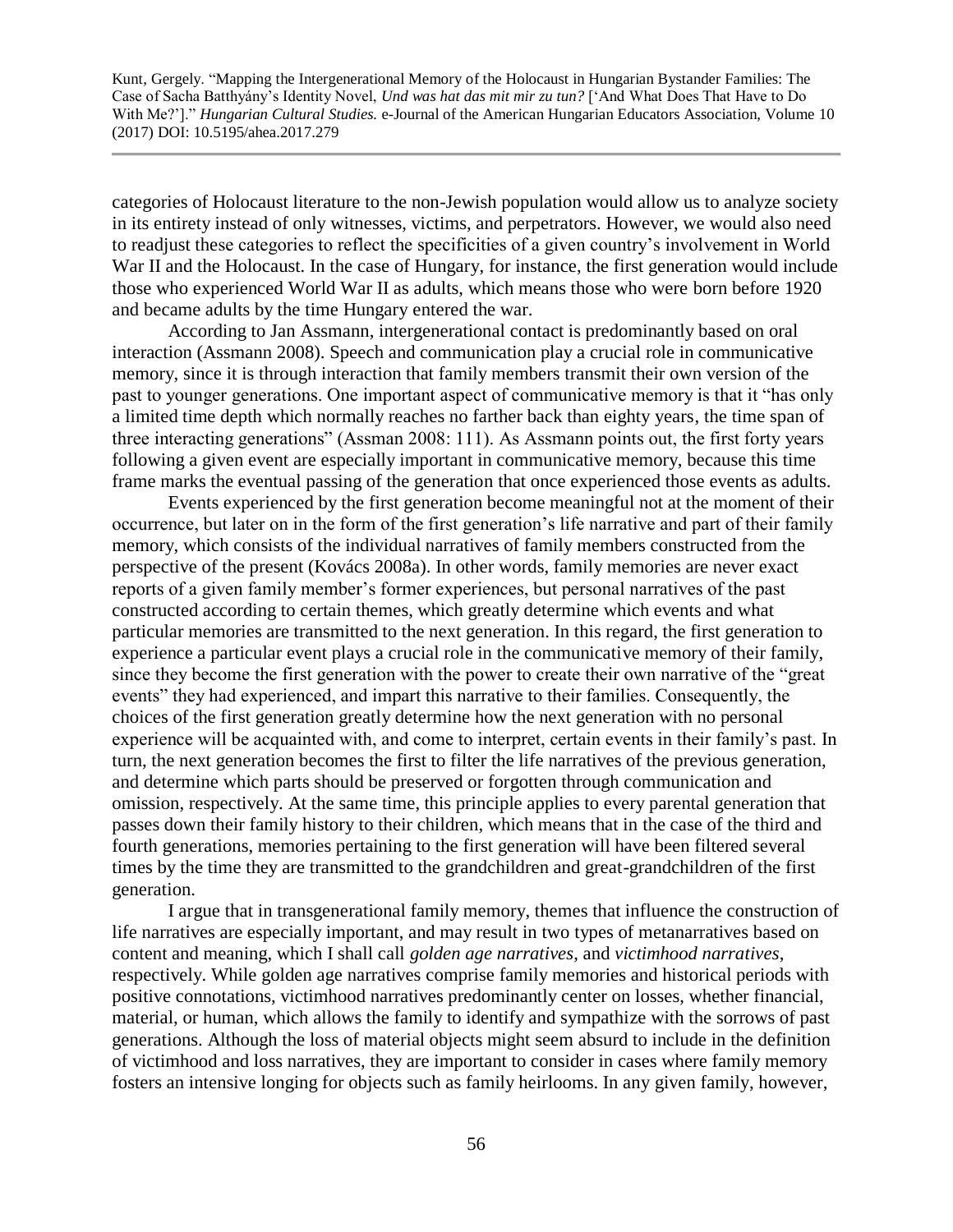golden age and victimhood narratives pertain to different events and periods, and greatly determine the political socialization and identity of family members.

Memories communicated within the family carry moral themes as well as positive and negative stereotypes, which strongly influence the next generation's perception of certain social groups. In this regard, victimhood narratives are integral to the construction of identities, because on a personal level, the notion of victimhood is so relative that anyone may present themselves as a victim in their own narrative. Whether a family considers themselves or their ancestors to be the victim, victimhood may result in a positive identity inasmuch as it gives the family a sense of moral superiority, absolves them as passive sufferers from taking responsibility for their actions, and thus protects the family from judgment by their peers (Fülöp et al. 2016: 59-92). Interestingly, golden age narratives, which are positive by nature, do not play nearly as important a role in the construction of family identity as victimhood narratives do, on account of the fact that victimhood narratives offer a ready distinction of "us" versus "them" by positioning the family as the victims and designating the perpetrators or scapegoats, whether on an individual or collective level. To put it differently, victimhood narratives not only offer members of a community of memory a well-defined position within their imagined social system, but also articulate certain demands, goals, and expectations towards other social groups on account of the community's victimhood.

World War II was a traumatic experience for all families in all countries involved, which means that every member of the first generation could present themselves as a victim, both in personal and in family memory. In the case of Hungary, however, it is important to note that the majority of society did not experience the increasing persecution and eventual genocide of the Jewish population as traumatic, and even facilitated this process as passive bystanders. Moreover, in Hungarian society, victimhood has become a key point of Hungarian national identity, an integral part of which is to present Hungarian history—even in educational textbooks—as the constant persecution of Hungarians by other peoples and nations, such as the Tartars, Turks, Austrians, Germans, and Russians (László and Fülöp 2011: 295-315). Hungarian society also engages in competitive victimhood, exacerbated by the fact that the crimes of both Nazism and communism remain collectively unspoken and unprocessed to this day. On the micro level, competitive victimhood often emerges in family memory, especially the family memory of bystanders, who attempt to emphasize their own historical losses and victimhood while simultaneously trivializing the losses of other social groups. Of course, victimhood narratives will center on different events and memories depending on the family in question, which means that the victimhood narratives of Jewish families will concentrate on the period of genocide, while the non-persecuted majority would focus on the allied air raids, the approaching war front, the Soviet occupation, and the violence and rape committed by the Soviet troops.

One of the most important elements of family memory, regardless of whether the family was a victim, perpetrator, or bystander of the Holocaust, is its focus on the family's own victims and losses, which means that in the case of bystander families, memories of the Holocaust and the massacre of Hungarian Jewish citizens was often either ignored or marginalized. One reason is that Hungarian anti-Semitism refuses to view Jewish citizens as Hungarian, and therefore dismisses their losses as irrelevant to the Hungarian nation. Another reason is that Hungarian society has yet to confront the past, one symptom of which is that narratives related to the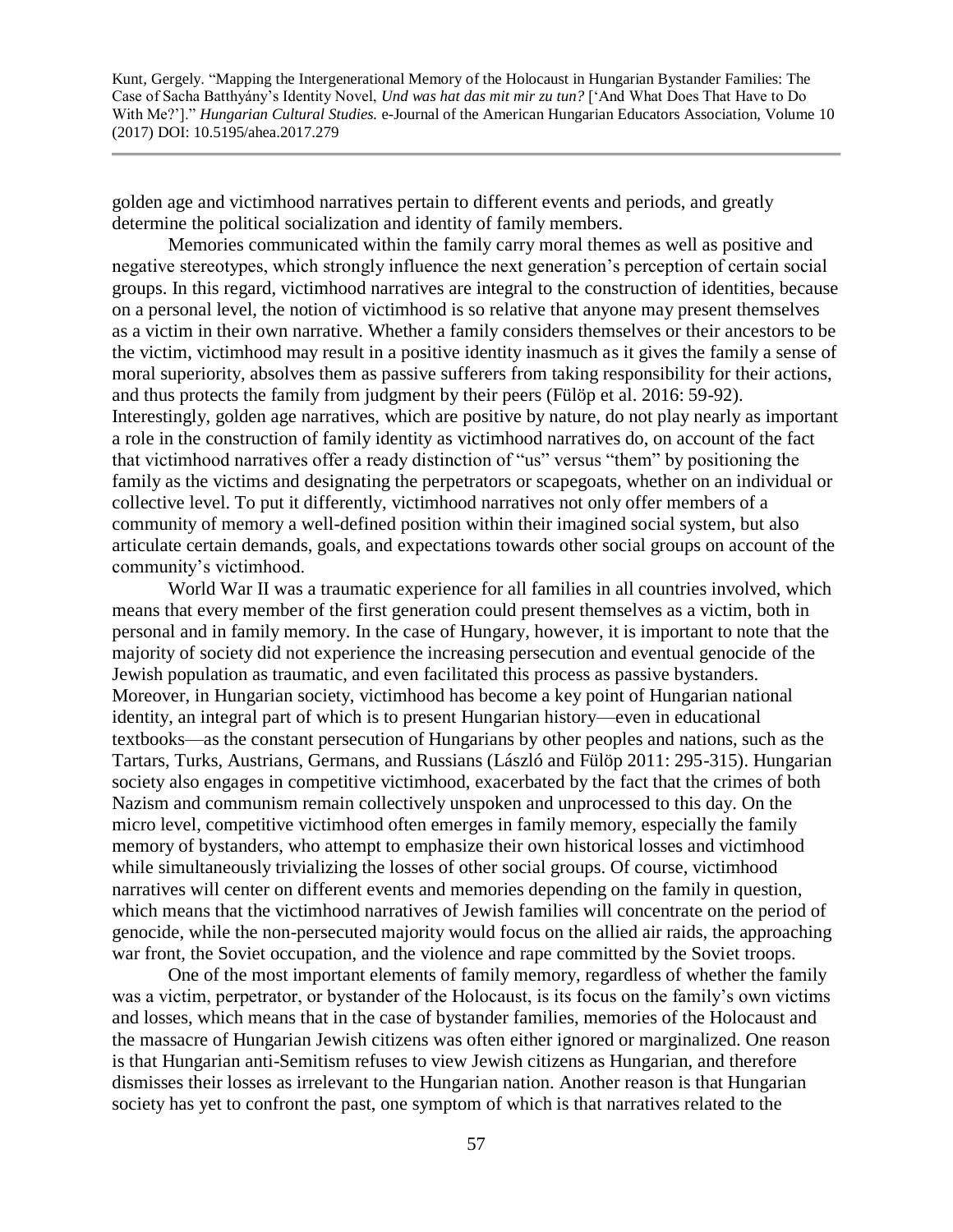Holocaust are either suppressed, or only mentioned in order to plead collective amnesia in the form of "we did not do anything" and "we did not know what was happening." Not only does the omission of such histories erase the memory of the past actions or passivity of the generations of great-grandparents and grandparents, but it also silences the histories of material (dis)possessions, including the confiscated furniture and everyday possessions of deported Jewish families.

Hungarian society suffered a variety of traumas during World War II and the rising communist regime, but the intensity of such memories varies from family to family. Theoretically, if the Jewish population is present in the transgenerational memories of bystander families, then these memories lend themselves to three metanarratives. The first is one of pity and solidarity, and partially of condolence and positive memories of former interethnic relationships. The second comprises memories of either aiding the persecuted minority, or symbolic forms of solidarity, that is, real or imagined actions that primarily serve to foster a positive self-image in the community of memory. Finally, the third narrative contains various grievances the family had suffered from those classified as Jewish. In my research, I found that bystander family memory generally tends to exhibit all three metanarratives in varying constellations.

In Hungarian bystander families, memories of the persecution of the Jewish population are only marginally present in family memory, as illustrated by a recent sociological study that used questionnaires to examine the role of family memory in transmitting knowledge of the ten most important events in twentieth century history. The questionnaire was distributed to a class of high school students in Budapest, who had turned eighteen years old in 2011 (Csákó 2014: 81- 107), and the ten events in question included World War I, the persecution of the Jewish population, World War II, political show trials under the communist dictatorship, the persecution of kulaks, the Hungarian Revolution of 1956, the political system change of 1989, and finally, Hungary's accession to the European Union. Based on family memory alone, approximately half of the students could not list a single event that had affected their families, which is technically impossible, and therefore suggests the intergenerational failure to transmit family memory in Hungarian society. The study also confirmed that the memory of the persecution of the Jewish population is marginal even in cases where family memory had been transmitted, as this event was rated lowest on the questionnaire. In other words, it would appear that only the persecuted minority considered it important to preserve the memories of persecution within their families. The number and presence of grandparents also affected the persistence of family memory, where families already missing some or all members of the first generation showed a lack of familiarity with family memory.

In Hungarian family memory, we find that the primary role of the grandparents was to preserve the memories of previous generations from the first half of the twentieth century, when the grandparents were only children or had not been born yet, rather than transmit their own life narratives. Due to the fact that Hungary was under a communist regime from the end of World War II until the system change of 1989, we may conclude that grandparents were brave enough to transmit memories passed down to them in the course of communicative family memory, but reluctant to talk of their own personal experiences, as their communication could have endangered their relations. In other words, there is a generational rift in family memory, but it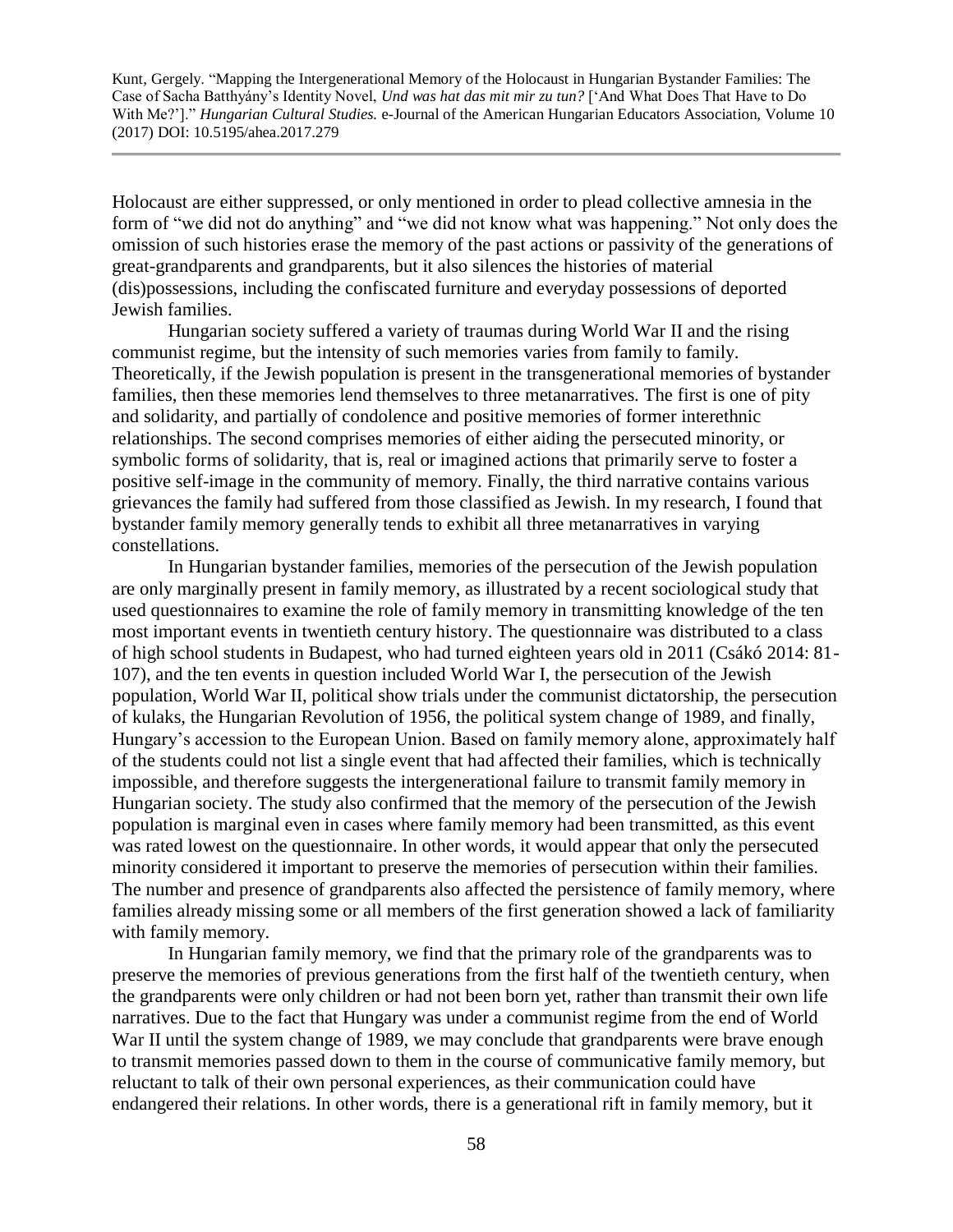did not so much occur between the parents and grandchildren, as between the grandparents and parents, which researchers assume was due to the exercise of self-censorship during the socialist era. Following the genocide of the Jewish population, Jewish families often concealed their Jewishness and the memory of persecution from their children in order to protect them, while bystanders concealed the history of the persecution of the Jewish minority, and their anti-Jewish collaboration during the war.

Typically, memories of World War II become heavily filtered and anecdotal by the time they reach the third and fourth generations. Theoretically, in the case of the third generation of bystander families, the fact that the Holocaust has become a symbol of universal trauma could play an important role in the third generation's coming to terms with the past and educating themselves about the events. However, the vast majority of Hungarian society appears unaffected and uninterested in this issue, partially because family memory contains no trace of the history of the massacred Jewish population, and even when people do hear of these tragic deaths from former neighbors or friends, they have no interest in pursuing the topic. All of this suggests that despite the increased presence of the subject of the Holocaust in everyday life in the form of film adaptations, educational material, and public discourse, on a personal level, the subject does not resonate with Hungarian audiences. In other words, despite the presence of the subject in everyday life, the majority fails to reflect on the Holocaust and raise the question of, *and what does that have to do with me?*

When we look at the descendants of former Hungarian bystanders, we find that intergenerational family memory has been so heavily filtered that we could consider any interest in the Holocaust atypical, because their communicative family memories are predominantly centered on different events. For the persecuted Jewish minority, family memory forms a canon and offers basic patterns of remembrance that facilitate the narration of individual narratives of suffering, and can be adapted even by those who belong to subsequent generations. In the case of bystander families, however, such patterns do not exist beyond individual attempts at confronting one's family past. The uncertainty surrounding the almost taboo subject of the persecution of the Jewish population thus produces a unique bystander family memory, where the various actors – to whom later generations have become emotionally attached – might not have been perpetrators of violence, but clearly were not heroic allies, either. The complicated situation of bystanders is further compounded by the fact that perpetrators can be easily and openly condemned by their descendants both in a moral and legal sense, while in the case of bystanders, their involvement in the Holocaust is more difficult to determine, leaving their descendants in constant doubt. Why did they do nothing? Or did they in fact do something, but in ways that cannot be traced? Is there no evidence of their involvement in family memory or documents? If they did do something, what did they do? Did they agree with the persecution of the Jewish minority? Did they oppose it, or somehow express their solidarity? These unanswered questions could lead to constant doubt and suspicion in the generation of grandchildren and great-grandchildren, or at least in the atypical minority that cares to raise these questions at all.

One factor that greatly hinders Hungarian society's reconciliation with the past is the fact that victimhood constitutes an integral part of individual and family identity, to the point where everyone appears to be a victim in some shape or form. In order to come to the terms with our history, it would be imperative that social groups carrying different experiences and memories of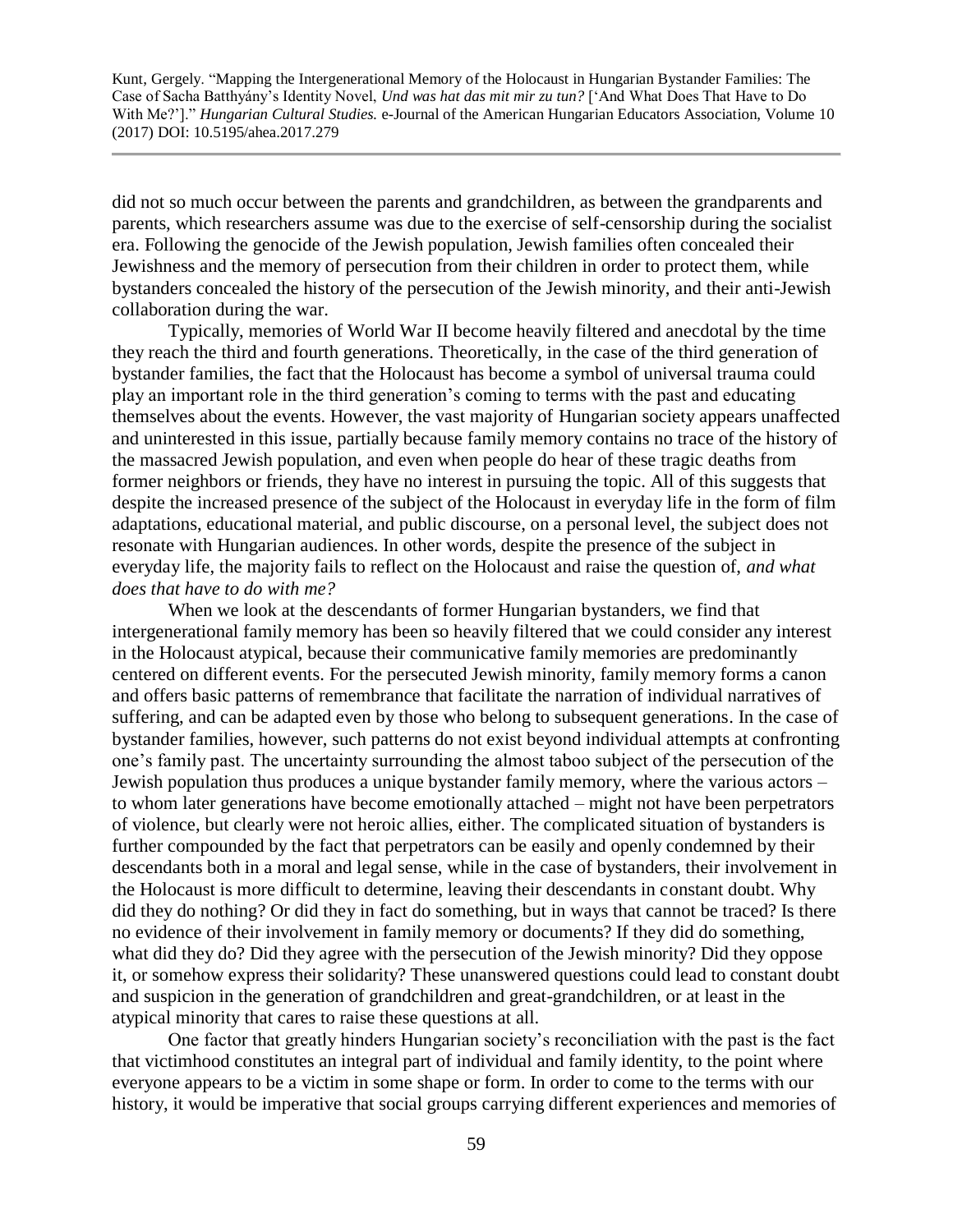the past engage in dialogue with each other, and arrive at a more or less mutually shared interpretation of the past. Part of this process would entail acknowledging the various victimhood narratives of other groups as equally valid, thereby mitigating the phenomenon of competitive victimhood.

#### **The Third Generation of Bystander Families and Sacha Batthyány's** *A Crime in the Family*

To this day, we know little of the struggles of the third generation of bystander families to confront and process the past, which is why it is important to examine Swiss journalist Sacha Batthyány's self-castigating novel, originally published in 2016 in Germany with the title, *Und was hat das mit mir zu tun?* ['And What Does That Have to Do With Me?']. Batthyány was born in 1973 in Switzerland to former Hungarian aristocrat parents, and his novel shows how he confronted the active and passive participation of his relatives in the Holocaust as their grandchild. Within the same year of publishing his book, it was translated into French, Dutch, and Hungarian with the original title intact (Batthyány 2016), while the Italian version published that same year changed the book's title to *Le bestie di Rechnitz* ['The Beasts of Rechnitz'], and the English version published in 2017 changed the title to *A Crime in the Family.* In the English version, *crime* refers to the fact that Sacha Batthyány was inspired to write his novel when, while working as a journalist, he was informed by one of his colleagues that in the final days of World War II, his aunt Margit participated in the anti-Jewish massacre in Rechnitz, Austria. This is what the Italian title refers to by using the phrase *bestie* ['beasts'], coupled with the site of the massacre, as part of the novel investigates and describes the crime that involved Batthyány's aunt. However, Batthyány's novel also includes two accidentally acquired memoirs, one written by Batthyány's grandmother, and the other written by his grandmother's Jewish childhood friend, Ágnes Mandl. During his investigation of his family's past, Batthyány visited Rechnitz, the former site of the massacre; Sárosd, where his grandmother and Mandl had grown up; and the concentration camp in Kistarcsa, where Mandl had been interned before her deportation to Auschwitz. Mandl managed to survive the genocide and later settled in Argentina, where Batthyány paid her a visit. The book, which was based on Batthyány's research, travels, and experiences, traces the life narratives of Batthyány's grandmother, and also the story of his grandfather, who was deported to Siberia for forced labor after the Soviet occupation of Hungary.

The English, German, and Hungarian reviews of Batthyány's novel viewed it as mere sensationalist journalism centered on the unclear involvement of Batthyány's aunt in the Rechnitz massacre, and the same narrow interpretation can be gleaned from the English and Italian titles referencing the massacre, but on closer examination, I found that Batthyány's work is an example of the operation of personal and family memory in a bystander family. In spite of the horrors it documents, I consider Batthyány's book an identity novel, because the narrative focuses on his search for identity, and describes how confronting his family's past affected him personally. The most important question Batthyány raises in his novel concerns the extent to which he is similar to and different from the ancestors whose life narratives he tried to trace through writing and traveling—his great-grandparents, his grandparents, and his father. The novel also documents Batthyány's recurring attempts to process the personal trauma of confronting his family's past in the course of therapy sessions with his psychologist in Zürich.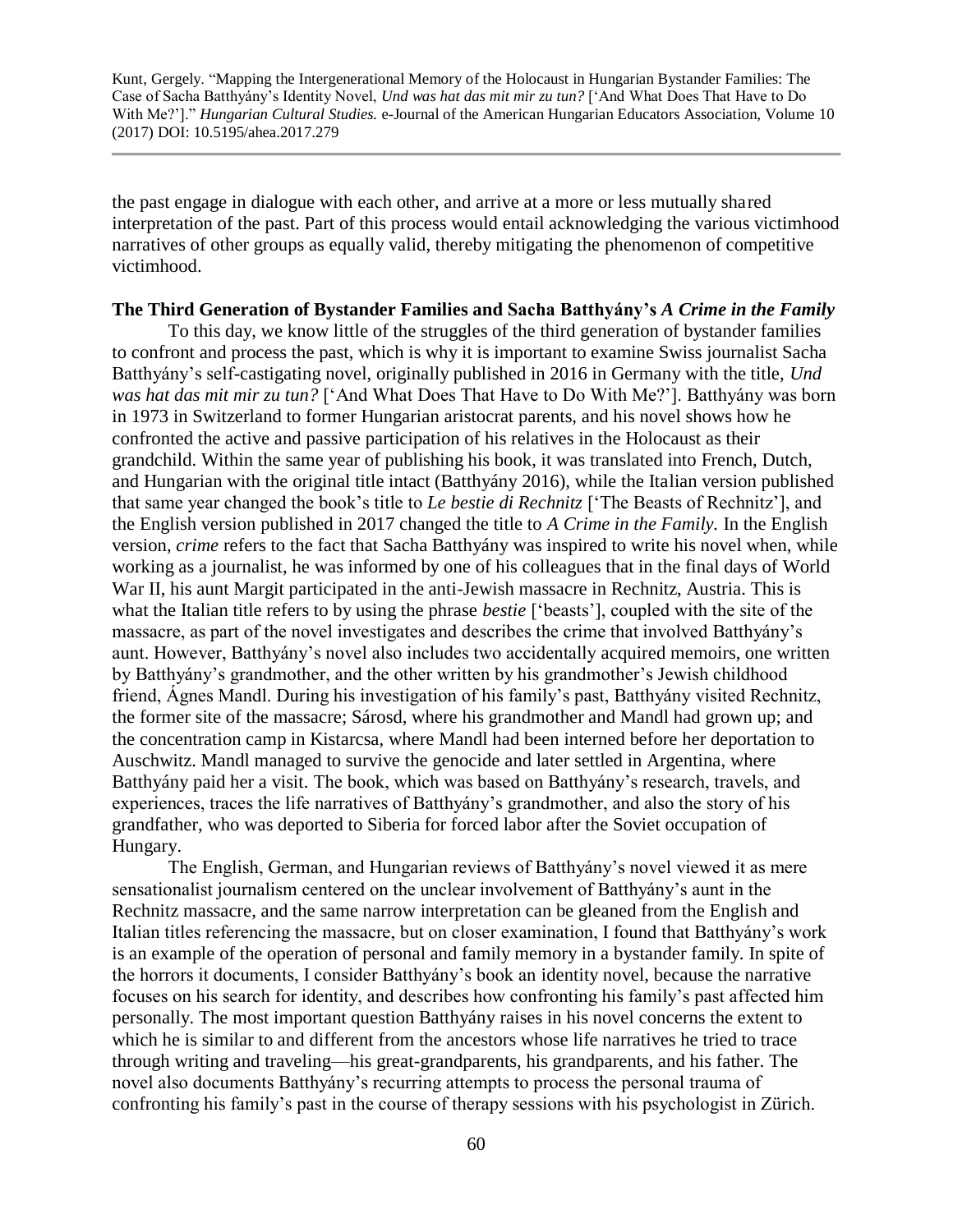The self-analytical aspects of the novel are further highlighted by the fact that Batthyány reports his experiences and observations in first person singular, merging reality and fiction in a way that occasionally blurs the boundaries between the two (so that the novel might be called a type of autofiction as described in Vasvári 2009: 27).

The novel begins in the early 2000s, when Batthyány was informed by a colleague that his aunt Margit, in whose company he had been obliged to spend many unpleasant family lunches in his youth, was not just a barely tolerable relative, but played an important role in the Rechnitz massacre at the end of World War II. Margit was born in 1911 with the surname Thyssen-Bornemisza, and though she married into the distinguished Batthyány family in the 1930's, she actually owed her massive wealth to the Thyssen line of industrial tycoons. Following the war, she moved to the family's estate in Lugano, and eventually immigrated to Switzerland. Sacha Batthyány, who was born and raised in Switzerland after his parents had defected in 1956, met his aunt Margit as a child, and for a while, his most prominent memory of her was the way Margit often stuck out her tongue in conversation. According to Batthyány's information, his aunt Margit played an important but still unclear role in the events of March 24, 1945, when she held a party at her castle in Rechnitz, Burgenland, close to the Austrian-Hungarian border. That night, SS leaders and other Nazis invited to the castle murdered some two hundred Hungarian Jewish labor service conscripts as part of the event, then proceeded to eat and drink through the night. As the date shows, the massacre took place in the last days of World War II, a scant two weeks before the Soviet troops liberated the town of Rechnitz.

Rechnitz, the site of the anti-Jewish massacre in which Batthyány's aunt was involved, has since become a symbol of the controversial and incomplete Austrian process of confronting and processing the past. Following the events, the local population sank into silence, and has remained silent to this day because, as Éva Kovács points out, they still do not acknowledge the victims as their own. Although Rechnitz has become an important Holocaust memorial site in Austria, this ultimately allowed Austrians to overlook their own role and responsibility in the persecution and genocide of the local Jewish population (Kovács 2008b: 5-14). By adopting a narrative about foreigners, namely Hungarian and German agitators, German perpetrators, and Hungarian Jewish victims, Austrians shifted the focus away from their own responsibility under the guise of Holocaust remembrance, as if the narrative did not involve them in any way.

In 1956, after the Batthyány family lost its wealth and source of income when their properties were expropriated during the forced land redistributions of 1945, Batthyány's parents defected to Switzerland in 1956 completely impoverished. To start over in the West, Batthyány's aunt Margit, one of the wealthiest persons in the family, and in Europe for that matter, aided the family both financially and through her connections. She not only managed to secure a job for Batthyány's grandfather Ferenc at one of the German Thyssen factories, but also arranged for the enrollment of Batthyány's father Bálint, who was fourteen years old at the time, into one of the most prestigious Swiss institutions so he could resume his high school studies. Batthyány's novel suggests that as the wealthiest member of the family, his aunt Margit sought to cover up her involvement in the Rechnitz massacre, and her financially vulnerable relatives accepted her offer of support in exchange for their silence until and even after Margit's death in 1989. In fact, the family kept her secret so faithfully that Sacha Batthyány was only informed of Margit's darker side as an adult and from an external source.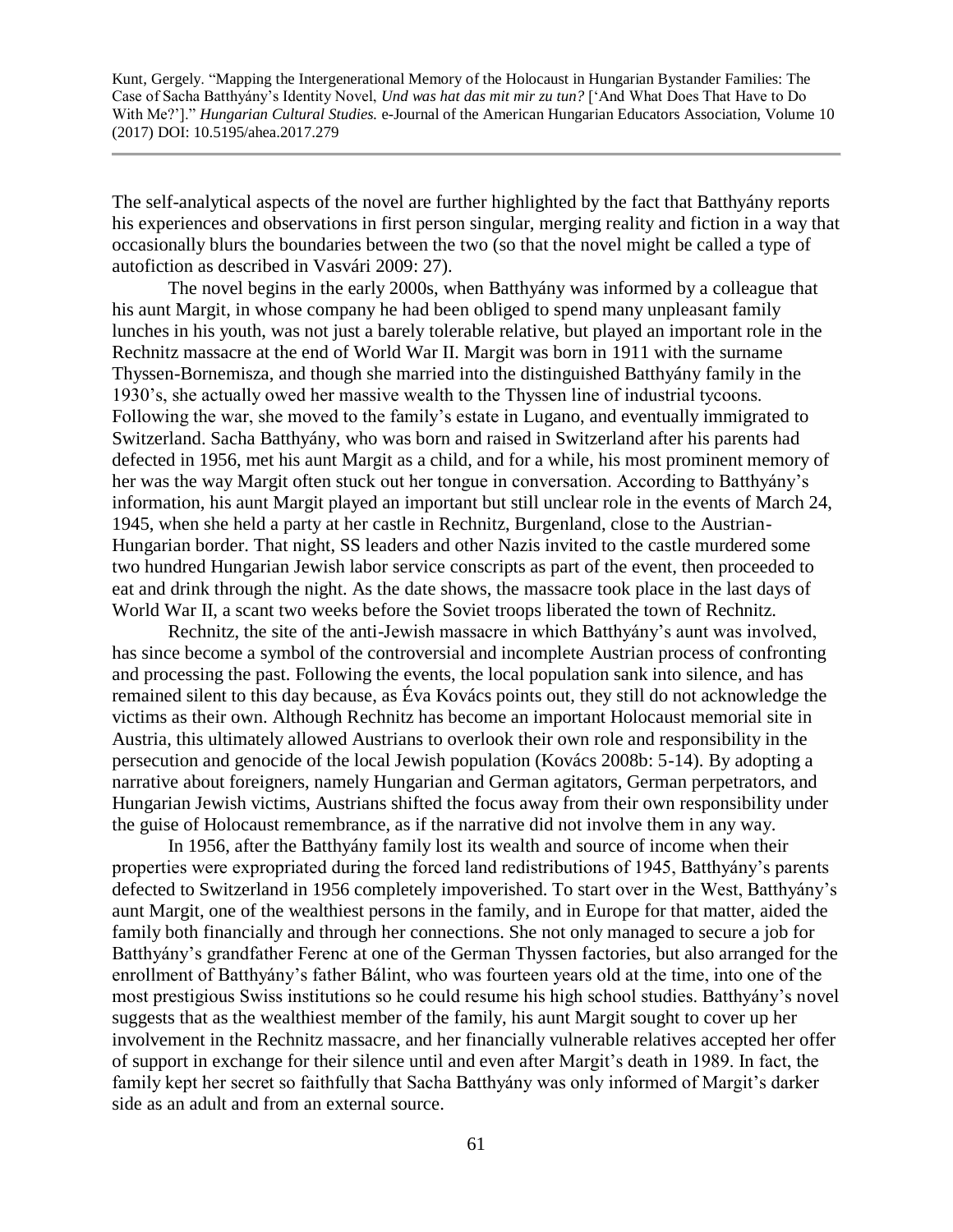Sacha Batthyány's book includes two memoirs, one written by Batthyány's paternal grandmother, countess Margitta Esterházy, and the other written by her Jewish childhood friend, Ágnes Mandl, whose parents operated a gas station and general store in the settlement of Sárosd, where the Esterházy family resided at Esterházy Castle. Mandl, who moved to Budapest during the war, was taken to the internment camp in Kistarcsa following the German occupation of Hungary in March 1944, and then deported to Auschwitz. She managed to survive, and in October 2013, Sacha Batthyány traveled to Buenos Aires to meet her, and during that visit Batthyány received Mandl's memoirs from her Argentinian relatives, who were in charge of the elderly Holocaust survivor's documents.

We do not know to what extent Batthyány edited the contents of Mandl's memoirs, but parts of the memoir were included in his book to run parallel with relevant passages from the German-language memoir of Margitta Esterházy, Batthyány's grandmother, who not only wrote of her own childhood, but also recorded how in 1944, her father refused to aid Mandl's parents, who were soon shot on the castle grounds by one of the German soldiers staying at the castle. News of the German soldier's crimes was suppressed by the grandmother's father, who exerted his influence over the authorities and had the case closed as a double suicide. As late as 2013, Mandl and her descendants believed that her parents had indeed committed suicide to escape deportation, but the grandmother's memoirs revealed the circumstances under which Mandl's parents had been executed, which grieved the grandmother until her death.

Victimhood played an important role in shaping the collective memory and identity of the aristocratic Batthyány family, who regarded themselves as victims of communism after they had lost everything under the dictatorship of Mátyás Rákosi, and were eventually forced to flee from Hungary. Their material losses were exacerbated by the fact that in 1945, Batthyány's grandfather was deported to the Soviet Union, where he spent ten years working as an asbestos miner in the town of Asbest at the Eastern base of the Ural Mountains, while his wife and oldest son, Batthyány's father, remained in Hungary to live in abject poverty. Due to the grandfather's internment, his son spent ten years without a father, which later affected his eventual relationship with his own son Sacha, who often described their conflicts and how, despite their attachment to each other, he and his father were unable to communicate and understand each other. They were, however, united by the family memory of victimhood, as the most shocking and personal parts of Batthyány's book pertain to his travels to Siberia with his father, where they sought the ruins of the forced labor camp where the author's grandfather had once worked, then visited the mining community where his grandfather had mined asbestos. Based on these passages, it would appear that the crimes of communism were the greatest source of grief in the memory of the Batthyány family, since the family completely denied its involvement in the Rechnitz massacre by remaining silent even after the death of the potential perpetrator(s).

According to an interview with Sacha Batthyány, his book contains both real and fictive elements. One of the most easily identifiable instances of the latter is a scene where a Nazi soldier and a communist agent meet at Lake Balaton in the 1980's, when the tourist attraction served as a meeting point between East and West. Batthyány also included another character, a Hungarian prostitute from Zürich called Linda, whom he had met on a train bound for Budapest. Batthyány met Linda several times by coincidence, and during these meetings, he offered Linda his help, as well as talked of his investigation of his family's past, which Linda listened to with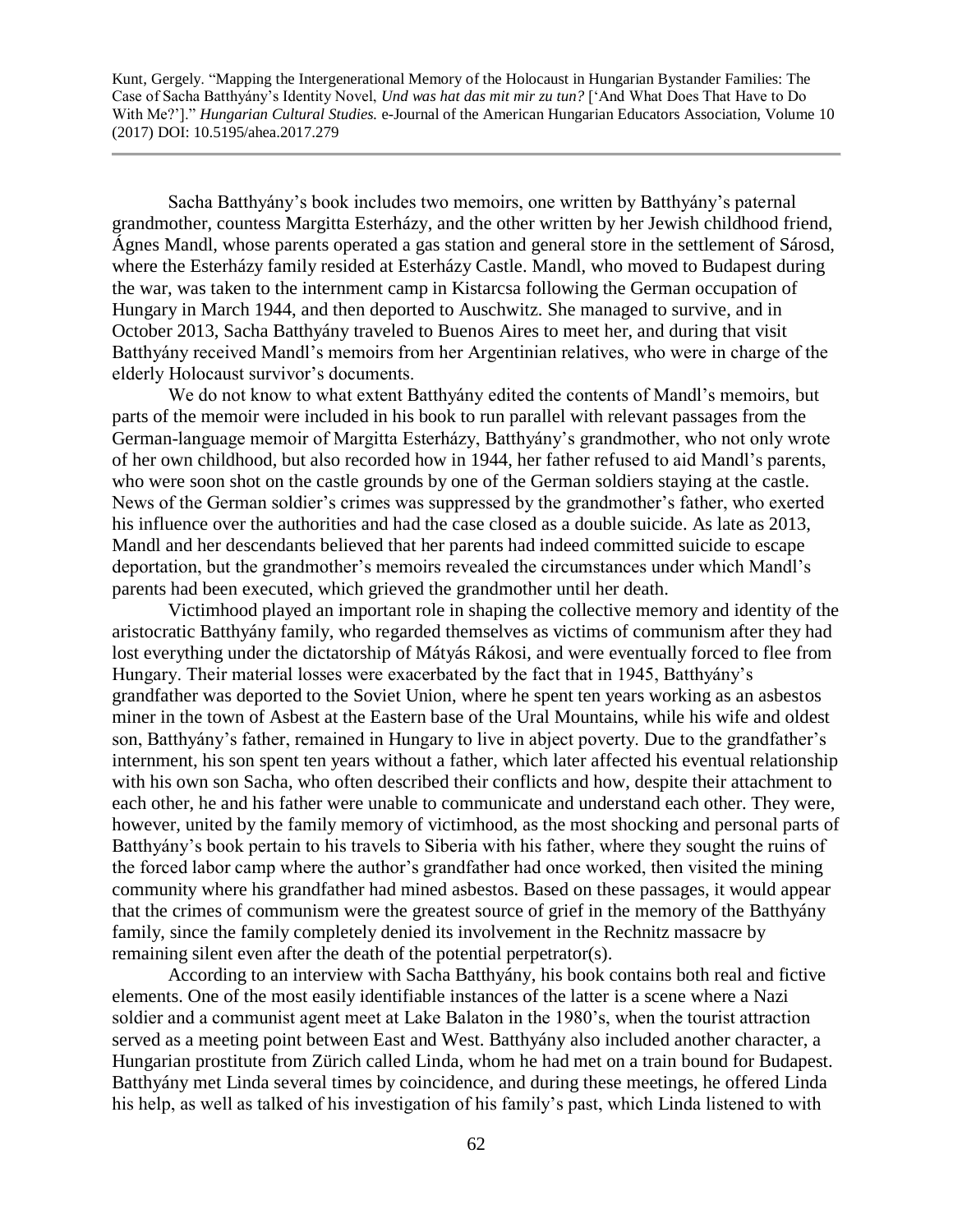confusion and disinterest. The parts detailing Linda's everyday life and background do not seem to fit the themes and issues of the book, but I would argue that they serve a double function. On the one hand, by dedicating parts of his book to a prostitute, the author is able to show his solidarity towards exploited and marginalized members of society, and on the other, the prostitute's reaction illustrates how the actual subject of the book—the individual and family difficulties inherent in coming to terms with the past—is far removed from the struggles of everyday life.

Unfortunately, Batthyány does not explicitly mark the boundaries between reality and fiction in his book, which casts doubt on the authenticity of the memoirs that form the bulk of his narrative. In an interview, when the authenticity of the memoirs was called into question, Batthyány said the following: "It's a report book that contains fictional elements. I am a writer and writing is my tool, I confront these things by writing about them. However, my grandmother's and Ágnes Mandl's diaries are real, as are our conversations, and my travels from Argentina to Kistarcsa" [*Riportkönyv, amelyben vannak fikciós elemek. Író vagyok, az írás az eszközöm, és úgy konfrontálódom ezekkel a dolgokkal, hogy írok róluk. Nagyanyám és Mandl Ágnes naplója azonban valódiak, ahogyan a beszélgetéseink, és az utazásaim is Argentínától Kistarcsáig*] (Kövesdi 2016). Given the very sensitive nature of the subject, it would have been more helpful to the reader if the boundaries had been clearly marked. Despite Batthyány's claims of having used authentic sources, my impression upon reading the excerpts remains that, if the memoirs are indeed real, he had carefully and heavily edited them, and as he never disclosed the extent to which he had edited his sources, it is probable that Batthyány omitted certain parts of the memoirs when he adapted them for his novel.

In March 2016, certain documents Batthyány used for his novel were presented in an interview on *Kulturplatz,* a program hosted by Swiss Radio and Television (*Schweizer Radio und Fernsehen,* SRF). During the interview, Batthyány showcased several documents, including his grandmother's German-language memoirs, his grandfather's gulag documents, and family photographs of his aunt Margit. Mandl's memoirs, however, were not presented, though this does not necessarily mean that they do not exist. At the same time, Batthyány also failed to explain how he had adapted the memoirs in his book, other than mentioning how his grandmother's memoirs were disorderly and lacking transparency, with no indication of the length of her memoirs beyond "hundreds of pages, most of them handwritten" (Batthyány 2017: 124). This confirms that Batthyány heavily edited his grandmother's memoirs, who herself had probably exercised self-censorship when she wrote them in her old age.

Batthyány never disclosed how he had edited his sources, but we may presume that if the memoirs he used are real, then he edited them to serve the interests and aims of his own book, or, perhaps, to make his account appear more authentic. From this perspective, we cannot rule out the possibility that he might have included fictional elements in the excerpts as well. As we shall see, the two memoirs also overlap and support each other in ways that cast further doubt on their veracity, such as excerpts related to Kistarcsa, to be discussed below. In the absence of evidence, it is possible that one of the memoirs did exist, while the other was made up by Batthyány himself. All this, in my opinion, suggests that parts pertaining to the memoirs should be approached with reservation. At the same time, I argue that the possible fictive nature of certain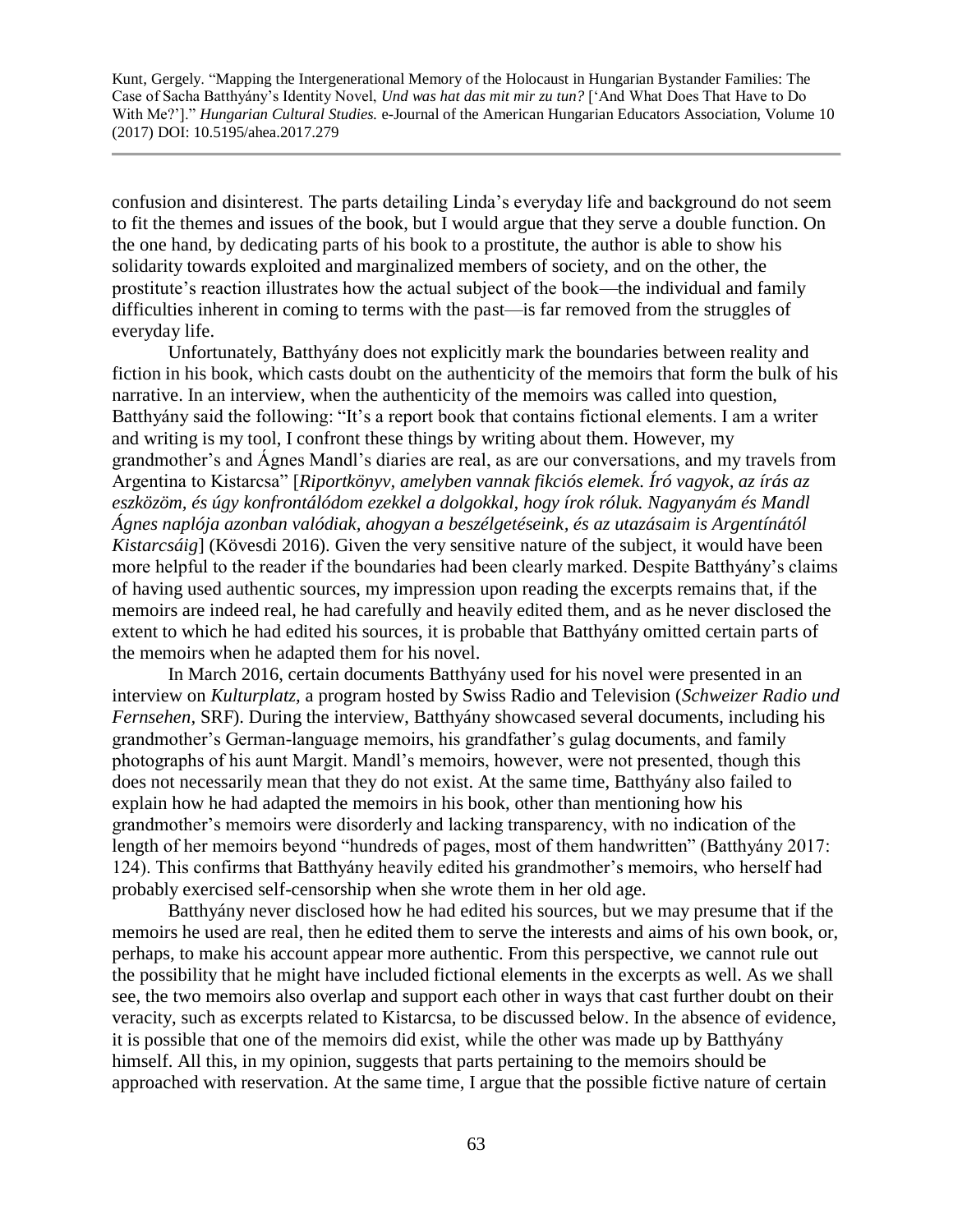parts of the book does not lessen its merits at all, as I consider it an authentic personal account of the struggles of the third generation in confronting and processing the past.

The question Batthyány raises in the original title of his book *(And what does that have to do with me?)* is incredibly important, because the true aim of the book is to ponder, and somehow answer the question of what the genocide has to do with the third generation. In this regard, Aunt Margit's role in the Rechnitz massacre is secondary to Batthyány's primary concern, which is to understand how he relates to the events and experiences of his relatives. In other words, during his travels, Batthyány's dilemma revolves not around his aunt's potential involvement, but around answering the question of what Batthyány himself might have done in a similar situation. This question, however, is raised not in connection with the potential perpetrator, but in relation to Batthyány's paternal grandmother and to his great-grandparents:

> [W]hat distinguished my grandmother's parents from Aunt Margit? . . . They were not bloodthirsty monsters. My relations had not tortured or shot anyone. They had simply watched and done nothing, they had stopped thinking, they had stopped existing as human beings although they knew what was going on (Batthyány 2017: 175).

Batthyány was troubled by the fact that according to his grandmother's memoirs, she and Batthyány's great-grandfather denied their Jewish acquaintances' requests for help, which remained a source of guilt until his grandmother's death. On this subject, the grandson asked himself the following questions:

> Would I have acted differently from my grandmother on that afternoon long ago? Would I have opposed a father who didn't want to step in and do something? Would I have kept him from hushing up the murders? Have I ever really opposed anything? No, why would I? After all, everything in Switzerland is just fine, I hear myself replying (Batthyány 2017: 180).

In light of the excerpts above, Batthyány's book can be considered a special case of confronting and processing the past, one that highlights the difficulties, issues, and contradictions inherent in bystander family memory. In my opinion, these parts are what make the book so remarkable, as we hardly know any other sources on the struggles of a younger generation to explore and process the past of their bystander ancestors, who had not only trivialized the Holocaust in order to emphasize their own victimhood, but also concealed their involvement as Nazi collaborators.

In Batthyány's book, the most important bystander figure is his paternal grandmother, as evidenced by the grandson's desperate attempts to prove to himself and his readers that his grandmother was not *completely* passive during the Holocaust. To this end, Batthyány dedicated the final chapter, and his last journey to the ruins of the Kistarcsa internment camp, to the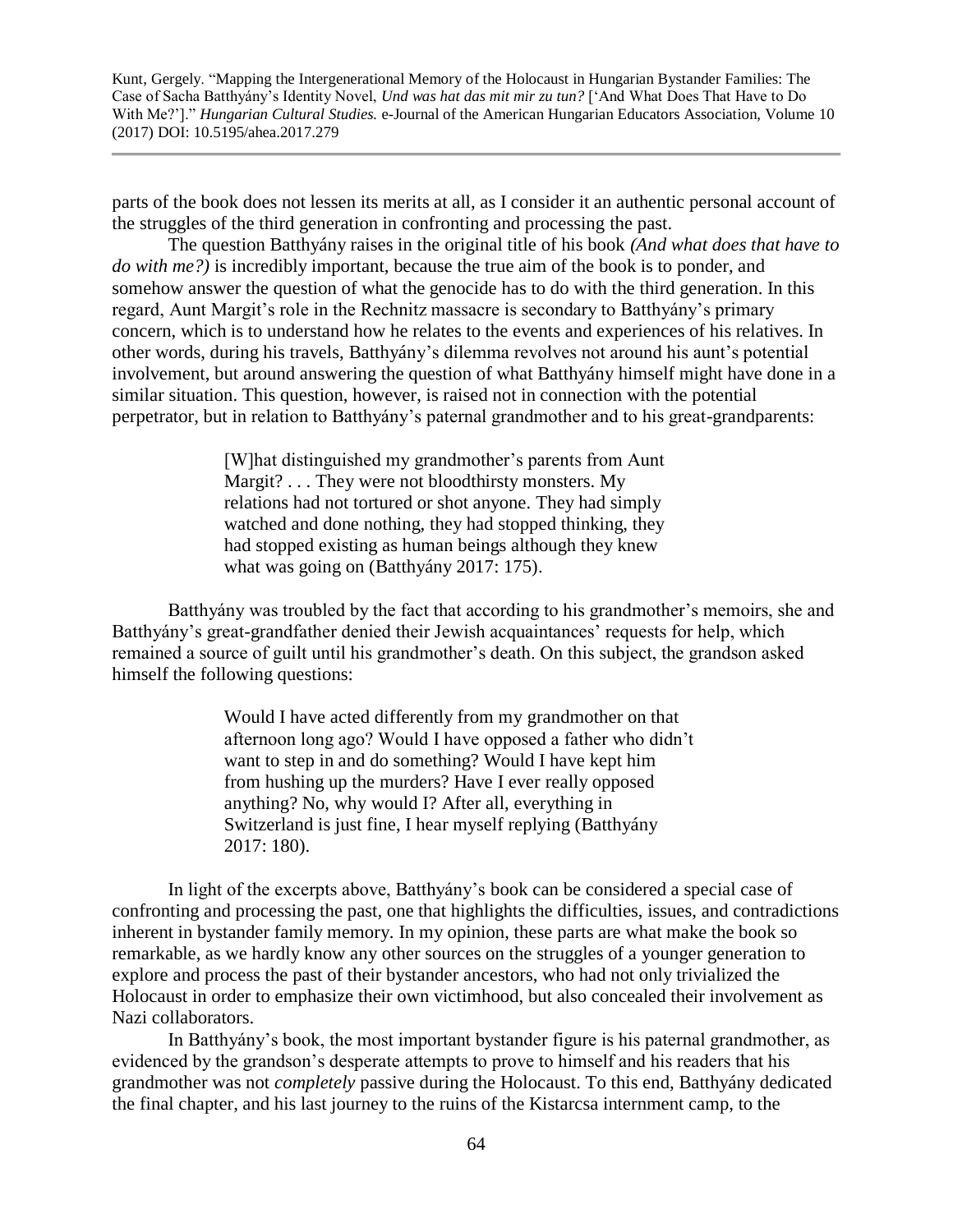memory of his grandmother. His visit was motivated by a passage in his grandmother's memoirs, where she claimed that she had traveled from Sárosd to Kistarcsa on her own in an attempt to visit her interned friend, but was unable to see her. Batthyány doubted the veracity of his grandmother's statements, because it seemed highly improbable that his grandmother would have been brave enough to risk such a journey alone during a dangerous period, when she was only twenty-two years old, and pregnant with her second son. Batthyány suspected that his grandmother might have made up these passages to lessen her feelings of guilt brought on by her passivity; however, Ágnes Mandl's memoirs found in Argentina supported the grandmother's passages, as Mandl recorded that someone had been looking for her at the internment camp, but was not able to meet her. It is important to note at this point that we are still uncertain whether Mandl's memoirs or the lines about Batthyány's grandmother's visit to Kistarcsa truly exist. It is possible that Batthyány partially or completely invented Mandl's memoirs based on his grandmother's memoirs or the information he received during his personal visit to Ágnes Mandl. At any rate, the idea that the two memoirs mutually confirmed the events convinced Batthyány that his grandmother was not completely passive during the Holocaust, as did the last part of the memoirs, in which his grandmother recorded how, as a symbolic gesture of solidarity with the stigmatized Jewish population, she wore a yellow daffodil as her own yellow star.

In his book, Batthyány ultimately absolves his grandmother from complete passivity by showing examples of her symbolic solidarity and subtle gestures of rebellion, but his desperate attempts to do so are indicative of the struggles of the first generation of bystanders and their grandchildren and great-grandchildren. The memory of any symbolic gestures of solidary have long since been lost, which forces the third and fourth generations to wonder whether to imagine their ancestors as exceptions, or accept that they were like the majority and simply went with the flow, whether they harbored hatred or apathy. In the case of bystander families, I also found that processing the Holocaust on a micro level, that is, on a personal or family level, is made especially difficult by the later generations' emotional ties to the relatives they are to judge for their involvement, or lack thereof. As the case of Batthyány's aunt Margit shows, the relationship of the third or fourth generation to the first generation they had met as children could be negative as well as positive, but where emotional ties are positive, they make it especially difficult, if not impossible, to process the memory of the involvement of said relatives in the Holocaust, especially the extent and manner of their involvement.

In conclusion, Batthyány's book is an authentic report of the struggles of the third generation to process the past, as the author is not only mortified by the apathy of his grandmother and great-grandfather, but also haunted by the question of whether he is any different from his ancestors. "Wasn't I one of them too—and the thought alarmed me: wouldn't I myself have been different if they had done something at the time, instead of simply standing by and watching?" (Batthyány 2017: 173). The author's crippling doubt surfaces several times in the novel until it is explicitly addressed in several ways as he asks himself, "I don't know if I could do a thing like that—hiding Jews," or elsewhere, "If there was war of the same kind as seventy years ago, wouldn't we all be fellow travelers?" (Batthyány 2017: 128, 180). I would argue that today, the answer of the masses would be an enthusiastic *Yes,* but this is mere fantasy and self-conceit, and only lasts while the audience naively imagines itself in popular film roles as heroes fighting against the evil Nazis. In reality, in the last seventy years after the Holocaust, we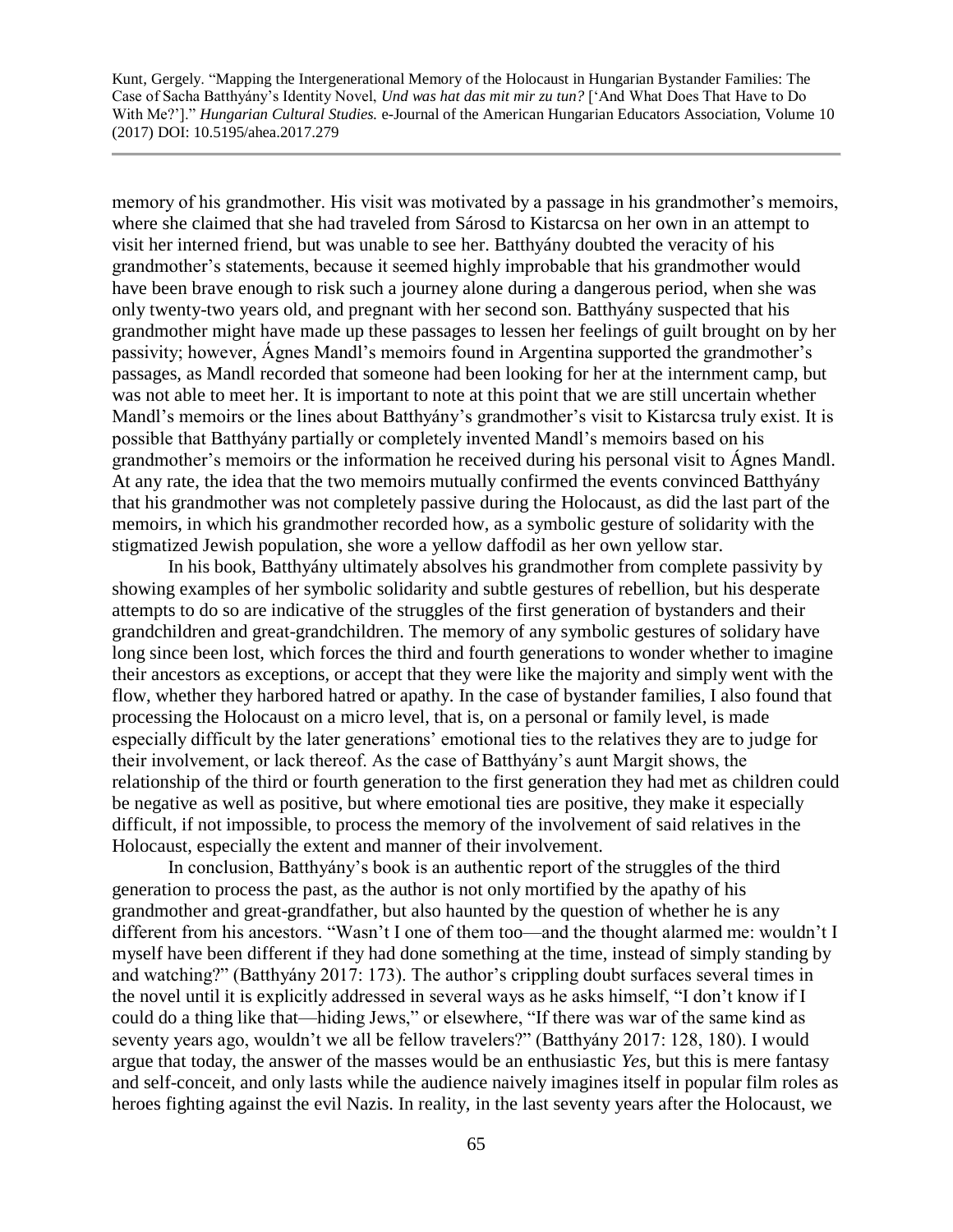have not known a single instance of genocide that was ultimately prevented by the majority's solidarity with the persecuted minority, and their refusal to become apathetic bystanders. Of course, there are always individual exceptions, but these are few and far between, which proves that Batthyány did confront himself and his family's past with honesty when he dared to answer his own question with a seemingly strange and politically incorrect *No.* No, he would not be "hiding Jews," and no matter how painful and shocking the answer sounds, it reflects our reality better than *Yes.*

### **Works Cited**

- Assmann, Jan. 2008. "Communicative and Cultural Memory." In *Cultural Memory Studies: An International and Interdisciplinary Handbook.* Eds. Astrid Erll and Ansgar Nünning. New York: Walter de Gruyter: 109-118.
- Bar-On, Daniel. 1995. *Fear and Hope: Three Generations and the Holocaust*. Cambridge: Harvard UP.
- ———. 2001. "The Bystander in Relation to the Victim and the Perpetrator: Today and During the Holocaust." *Social Justice Research* 14.2: 125-148.
- Batthyány, Sacha. 2016. *És nekem mi közöm ehhez? A családom története* ['And What Does That Have to Do With Me? The Story of My Family']. Budapest: Helikon Kiadó. ———. 2017. *A Crime in the Family.* London: Quercus.
- Baum, Steven K. 2008. *The Psychology of Genocide: Perpetrators, Bystanders, and Rescuers.* New York: Cambridge UP.
- Csákó, Mihály. 2014. "Családi emlékezet és történelem" ['Family Memory and History']. *Társadalomtudományi Szemle* 4.1: 81-107.
- Edgren, Henrik ed. 2012. *Looking at the Onlookers and Bystanders: Interdisciplinary Approaches to the Causes and Consequences of Passivity*. Stockholm: Forum för Levande Historia.
- Fülöp, Éva et al. 2016. "Áldozat és még inkább áldozat. A kollektíváldozat-szerep zsidó családok transzgenerációs narratíváiban" ['Victim and Even More of a Victim: The Role of Collective Victimhood in the Transgenerational Narratives of Jewish Families']. *Imágó Budapest* 5.3-4: 59-92.
- Kovács, Éva ed. 2008a. *Tükörszilánkok Kádár-korszakok a személyes emlékezetben* ['Mirror Shards: The Kádár Era as Reflected in Personal Memory']. Budapest: MTA Szociológiai Kutatóintézet.
	- ———. 2008b. "Ártatlan tettesek néma közösségek: A rohonci mészárlás és a soá 'globális emlékezete'" ['Innocent Perpetrators, Silent Communities: The Rechnitz Massacre and the "Global Memory" of the Shoah']. *2000: Irodalmi és társadalmi havi lap* 20.6: 5-14.
- Kovács, Mária. 2016. *Kollektív emlékezet és holokausztmúlt* ['Collective Memory and the Past of the Holocaust']. Budapest: Corvina Kiadó.
- Kövesdi, Péter. 2016. "Sacha Batthyány: Szívesebben vagyunk áldozatok" ['Sacha Batthyány: We Prefer to Be Victims']. *Vasárnapi hírek.* [https://www.vasarnapihirek.hu/fokusz/](https://www.vasarnapihirek.hu/fokusz/%20sacha_batthyany_szivesebben_vagyunk_aldozatok)  [sacha\\_batthyany\\_szivesebben\\_vagyunk\\_aldozatok](https://www.vasarnapihirek.hu/fokusz/%20sacha_batthyany_szivesebben_vagyunk_aldozatok)